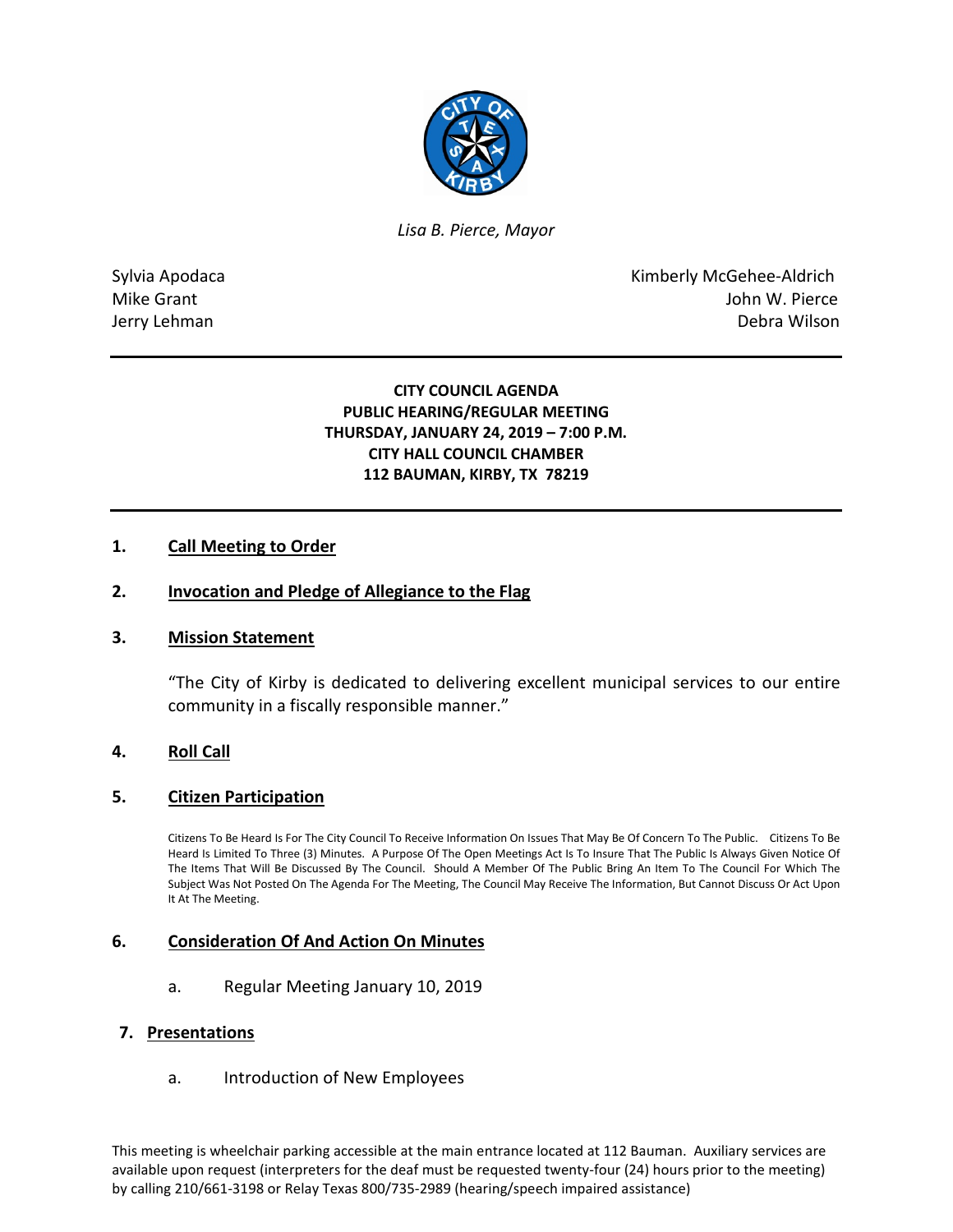b. Recognize Employee of the Quarter

# **8. Public Hearing**

- a. A Request To Rezone Property From The Current Zoning Of Commercial, Office And Retail District (C-1) To Commercial District (C-2). The Property Is Located at Lot 31, Block 3, CB 5941, Known As 5447 Seguin Road, Kirby, TX 78219, Bexar County, Texas.
- b. A Request For Variances From The Sign Ordinance Section 154.06 (C)(1) Sign Surface Area Limits - To Allow 134 Square Feet Of Maximum Face Area; And Section 154.06 (D)(1) Height Of Signs - To Allow A Pole Sign With The Height Of Twenty-Five (25') Feet; Located At CB 5092L LOT 8; Otherwise Known As 5920 FM 78, City Of Kirby, Bexar County, Texas

# **9. Discussion And Possible Action**

- a. Discussion And Possible Action On An Employee Weight Loss Challenge Program
- b. Discussion And Possible Action On A Request To Rezone Property From The Current Zoning Of Commercial, Office And Retail District (C-1) To Commercial District (C-2). The Property Is Located at Lot 31, Block 3, CB 5941, Known As 5447 Seguin Road, Kirby, TX 78219, Bexar County, Texas.
- c. Discussion And Possible Action On A Request For Variances From The Sign Ordinance Section 154.06 (C)(1) Sign Surface Area Limits - To Allow 134 Square Feet Of Maximum Face Area; And Section 154.06 (D)(1) Height Of Signs - To Allow A Pole Sign With The Height Of Twenty-Five (25') Feet; Located At CB 5092L LOT 8; Otherwise Known As 5920 FM 78, City Of Kirby, Bexar County, Texas
- d. Update, Discussion And Possible Action on Binz Engleman Road Reconstruction Project
- e. Discussion And Possible Action To Consider Adopt A Spot Application From QuikTrip
- f. Discussion And Possible Action On Statements Of Qualifications Received For City Engineering Services
- g. Discussion And Possible Action On Possible Regulation Of Electronic Scooters
- h. Discussion And Possible Action On Ordinance No. O-2019-850 Amending FY 2018-2019 Municipal Budgets Of The City Of Kirby. This Is The Second Reading.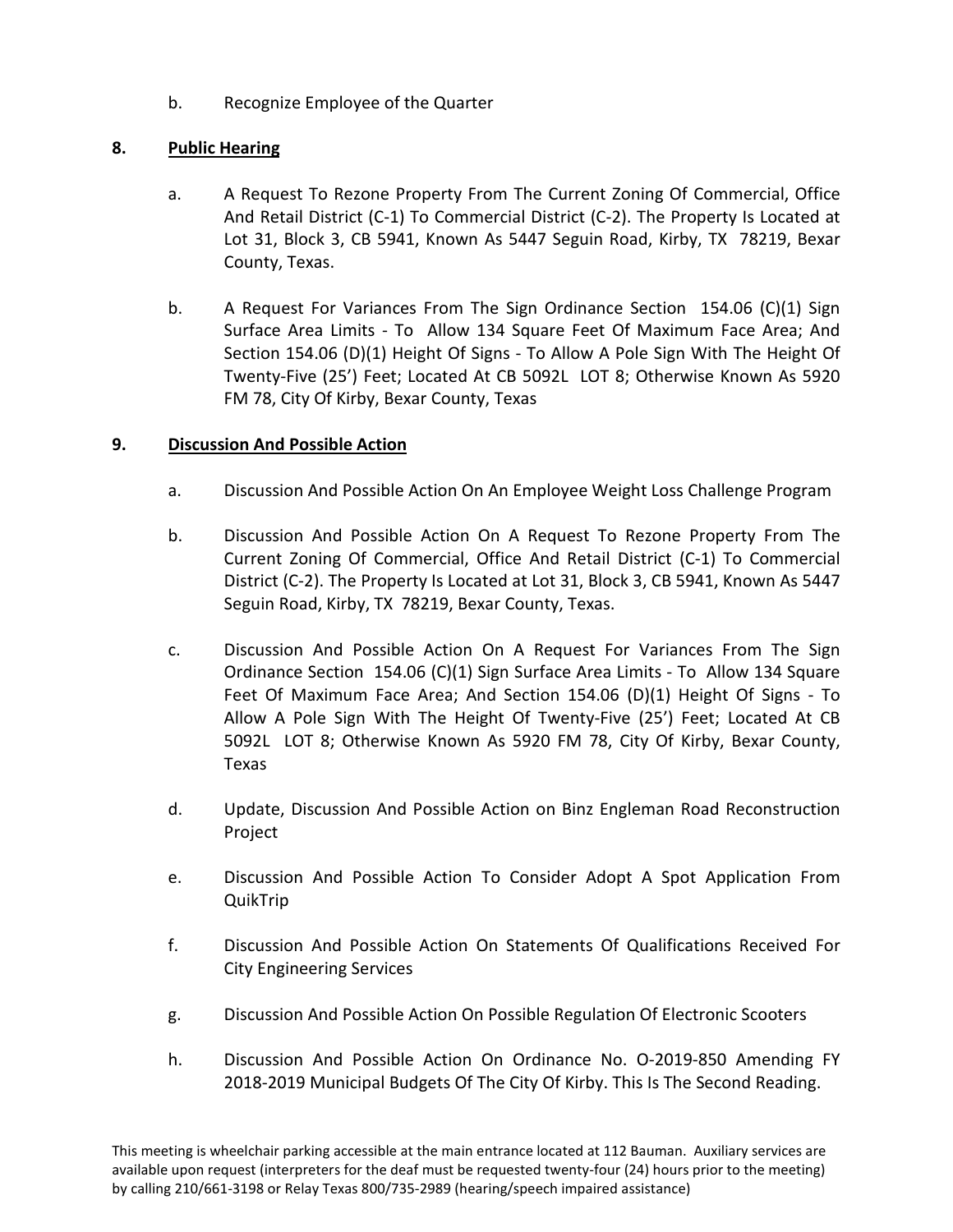- i. Discussion And Possible Action On Increasing The Age To Purchase Tobacco Products From 18 To 21
- j. Discussion And Possible Action On December 31, 2018 Fireworks Calls To The Kirby Police Department
- k. Discussion And Possible Action On Appointing Member(s) To The Senior Center Corporation Board
- l. Discussion And Possible Action On Appointing Member(s) To The Beautification And Recycle Committee
- m. Discussion And Possible Action On Appointing Regular Member(s) And Alternate Member(s) To The Building And Standards Commission
- n. Discussion And Possible Action To Accept Agatha Williams' Resignation From The Planning And Zoning Commission Effective Immediately
- o. Discussion And Possible Action On Appointing Member(s) To The Planning And Zoning Commission
- p. Discussion And Possible Action To Determine City Events For 2019
- q. Discussion And Possible Action on Interlocal Agreement And Ground Lease With Bexar County For The Kirby Bexar Animal Facility
- r. Discussion And Possible Action On Digital Signage At The Corner Of FM 78 And Old Seguin Road

## **10. Requests and Announcements**

a. Requests By Mayor And Council Members For Items To Be Placed On Future City Council Agendas And Announcements On City Events/Community Interests

\_\_\_\_\_\_\_\_\_\_\_\_\_\_\_\_\_\_\_\_\_\_\_\_\_\_\_

## **11. Adjournment**

 Monique L. Vernon City Manager

Patty Cox, TRMC City Secretary

\_\_\_\_\_\_\_\_\_\_\_\_\_\_\_\_\_\_\_\_\_\_

This meeting is wheelchair parking accessible at the main entrance located at 112 Bauman. Auxiliary services are available upon request (interpreters for the deaf must be requested twenty-four (24) hours prior to the meeting) by calling 210/661-3198 or Relay Texas 800/735-2989 (hearing/speech impaired assistance)